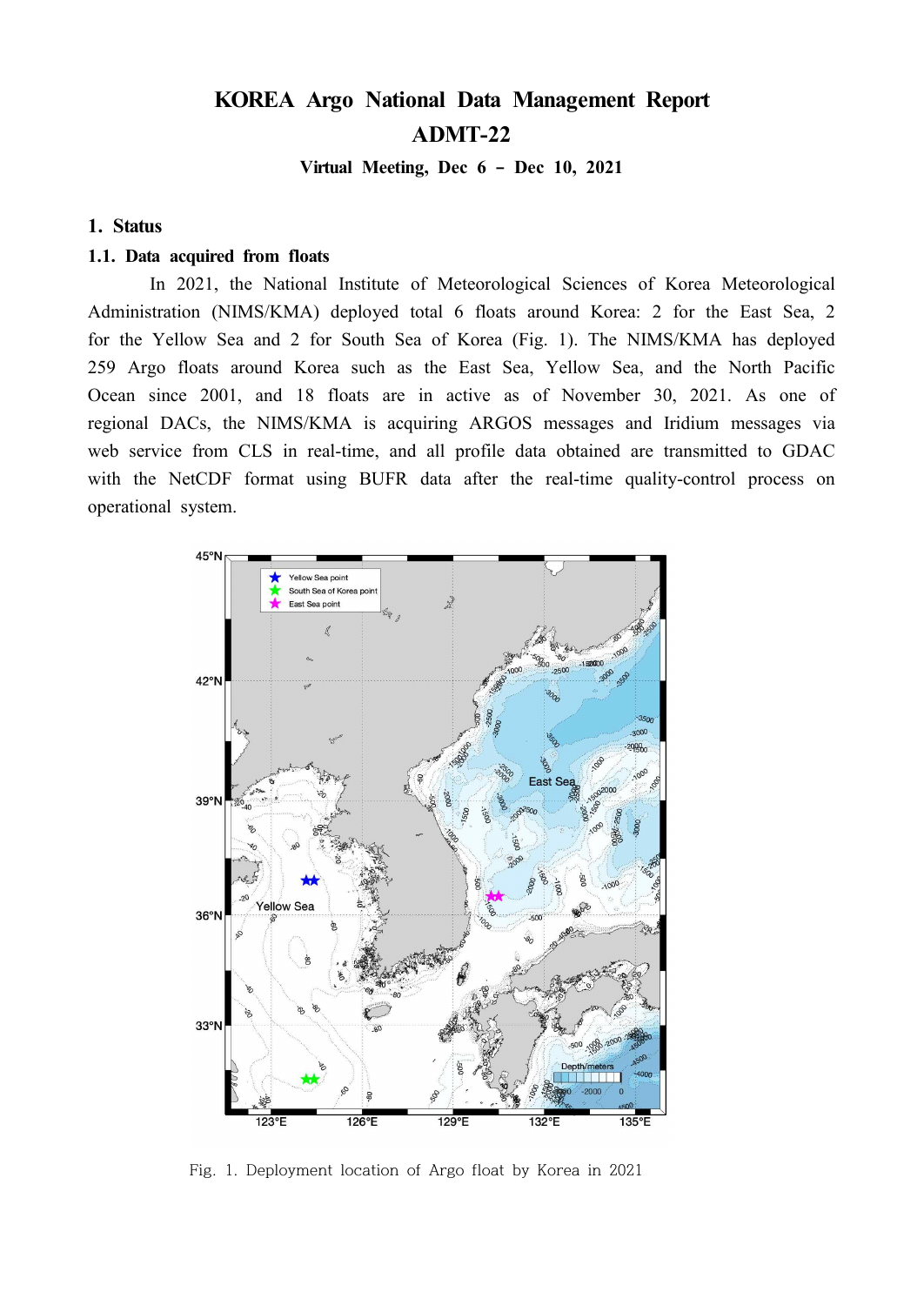## **1.2. Data issued to GDAC**

Total 858 profiles were acquired during January through November in 2021 and sent to the GDAC after the real-time QC processes.

- Data reproduction and resubmission to GDAC by applying Warning Objective Analysis report.
- ⋅Implementing the Argo data format check program (New version).
- ⋅The RTQC procedure has been updated for grey-list.
- ⋅Real-time quality control development and application on shallow sea.
- The RTOC procedure has been updated for MEDD test for the Pacific and Yellow Sea (Gradient test: East Sea)
- The data quality-control system was improved. (e.g. removal of the duplicated data)

## **1.3 Shallow Argo**

This year, four Argo floats were successfully deployed the shallow sea such as the Yellow Sea and South Sea around Jeju Island on November 13~16, 2021. The NIMS/KMA will try to keep this shallow Argo observation network in around Korean peninsular.

# **1.4. Web pages**

The NIMS operates the Argo web page (http://argo.nims.go.kr) as regional data assembling center. and provides profile data and status of Argo floats to the public. It has shown **26,954 hits** by visitors in monthly average. also, It provides figures of vertical profile, spatial distribution and T-S diagram.



Fig. 2. Argo homepage of NIMS/KMA (http://argo.nims.go.kr)